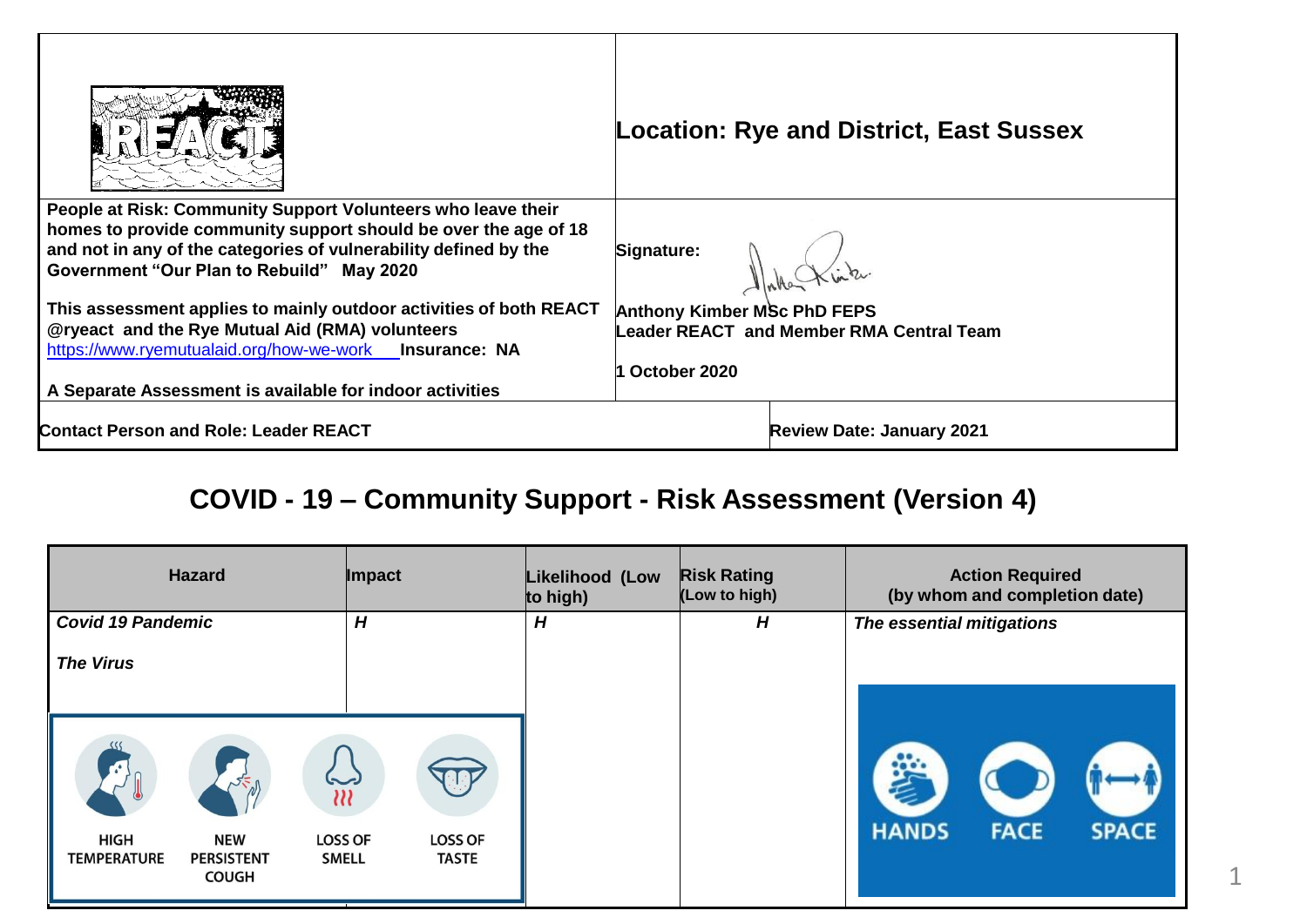| <b>Hazard</b> | <b>Impact</b> | Likelihood (Low<br>to high) | <b>Risk Rating</b><br>(Low to high) | <b>Action Required</b><br>(by whom and completion date)                                                                                                                                                                                                                                                                                                                                                                                                                                                                                                                                                                                                                                                                                                                                                        |
|---------------|---------------|-----------------------------|-------------------------------------|----------------------------------------------------------------------------------------------------------------------------------------------------------------------------------------------------------------------------------------------------------------------------------------------------------------------------------------------------------------------------------------------------------------------------------------------------------------------------------------------------------------------------------------------------------------------------------------------------------------------------------------------------------------------------------------------------------------------------------------------------------------------------------------------------------------|
|               |               |                             |                                     | More Detail: Help prevent the spread<br>of Covid 19<br>Stay home when you have<br>symptoms<br>• Cover your cough or sneeze with a<br>tissue, then discard<br>• Avoid close contact with people<br>• Avoid touching your eyes, nose, and<br>mouth with unwashed hands<br>· Wash your hands often with soap<br>and water for at least 20 seconds<br>• Use an alcohol-based hand sanitizer<br>that contains at least 60% alcohol if<br>soap and water are not available<br>• Clean and disinfect frequently<br>touched objects and surfaces<br>TO PROTECT YOURSELF AND OTHERS<br><b>FROM CORONAVIRUS</b><br><b>Wash vour hands</b><br><b>Dispose of any</b><br>When coughing<br>very often<br>tissues<br>or sneezing,<br>contact<br>cover your mouth<br>you have used<br>vhen areeting<br>and nose with<br>people |
|               |               |                             |                                     | vour arm or use<br>a disposable<br>tissue                                                                                                                                                                                                                                                                                                                                                                                                                                                                                                                                                                                                                                                                                                                                                                      |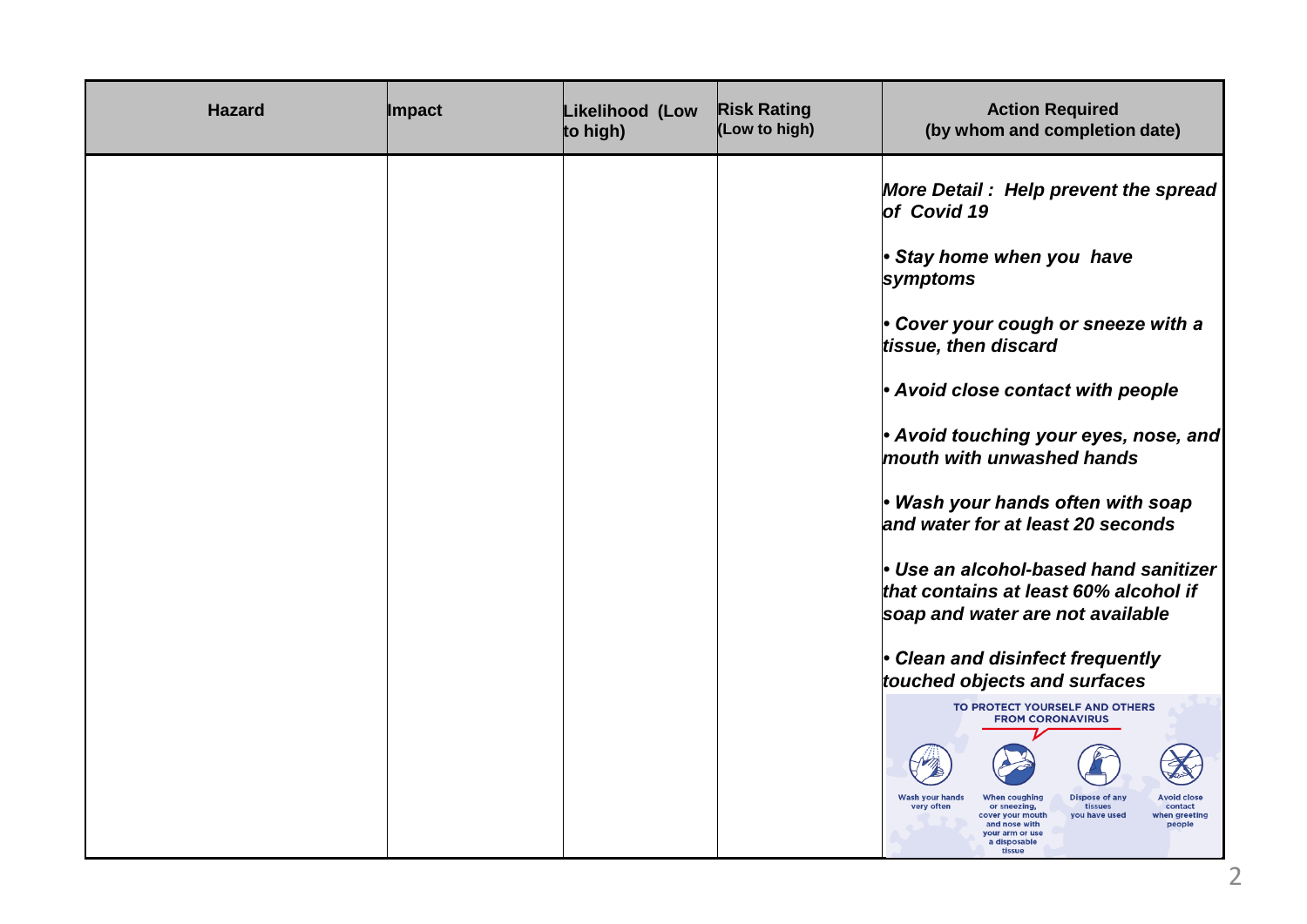| <b>Hazard</b>                                                                                               | <b>Impact</b> | Likelihood (Low<br>to high) | <b>Risk Rating</b><br>(Low to high) | <b>Action Required</b><br>(by whom and completion date)                                                                                                                                                                                                                                                                                                                                                                     |
|-------------------------------------------------------------------------------------------------------------|---------------|-----------------------------|-------------------------------------|-----------------------------------------------------------------------------------------------------------------------------------------------------------------------------------------------------------------------------------------------------------------------------------------------------------------------------------------------------------------------------------------------------------------------------|
| Trip hazard: Rye pavements and<br>walkways are uneven and partially<br>cobbled: falls and related injuries. | H             | H                           | H                                   | <b>Briefing for all and restrictions on the</b><br>less able.<br>Volunteers to be suitably dressed with<br>appropriate footwear.<br>Activities concentrated on daylight<br>hours<br>At night wear hi vis items of clothing                                                                                                                                                                                                  |
| <b>Traffic hazard: contact with</b><br>vehicles and impact injuries                                         | M             | M                           | M                                   | Volunteers to avoid lingering on roads<br>and highway: use paveways.<br>In Rye centre, care needed to avoid<br>vehicles mounting pavements<br>Wear Hi Vis waistcoats or light bright<br>coloured items<br>Volunteers using their own vehicles are<br>to check to see that their insurance<br>covers such use.                                                                                                               |
| General health and safety while in<br>public areas<br><b>Minor injuries during volunteering</b>             | M             | M                           | M                                   | <b>REACT will advise on any specific</b><br>terrorist threat to activities.<br>Particular duty of care must be taken<br>with older volunteers. Identify escorts<br>are to be identified and nominated.<br>Where groups of volunteers are<br>gathered there must have an overall<br>coordinator as point of contact and<br>overall control.<br>Avoid contact with dogs and pets. On<br>accessing property there is a risk of |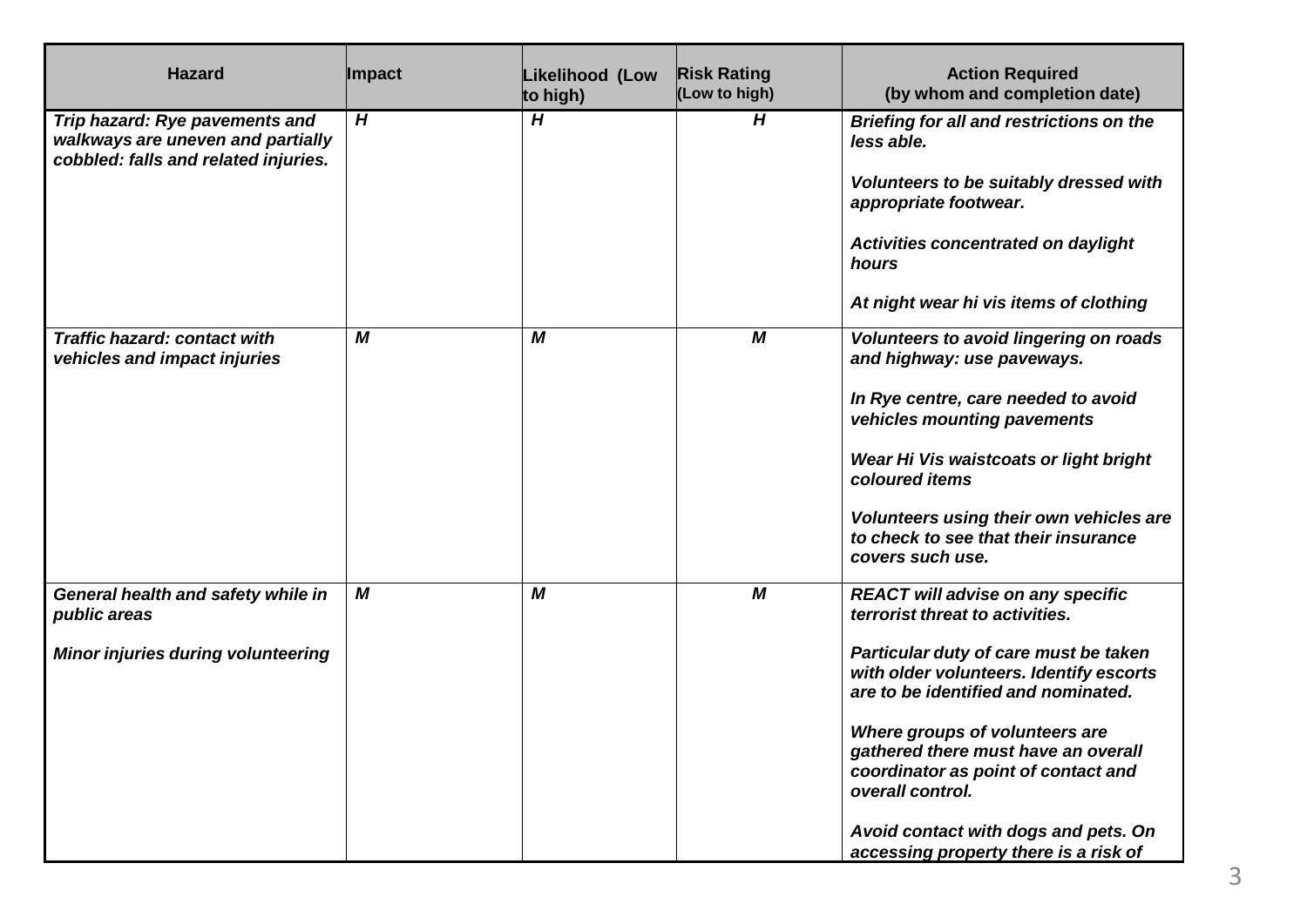| <b>Hazard</b>                    | <b>Impact</b> | Likelihood (Low<br>to high) | <b>Risk Rating</b><br>(Low to high) | <b>Action Required</b><br>(by whom and completion date)                                                                                                                                                                                                                                                                                                                                                                                      |
|----------------------------------|---------------|-----------------------------|-------------------------------------|----------------------------------------------------------------------------------------------------------------------------------------------------------------------------------------------------------------------------------------------------------------------------------------------------------------------------------------------------------------------------------------------------------------------------------------------|
|                                  |               |                             |                                     | aggressive dogs<br>In buildings - shops, suppliers and<br>foodbank - should be a location risk<br>assessment which applies.<br>Volunteers must report all incidents to<br>the dispatchers who record on<br>Facebook.<br>In event of major incident volunteers<br>must make contact with Emergency<br>Services via 999 for security and<br>medical support.                                                                                   |
| Theft/loss of money and supplies | M             | M                           | $\boldsymbol{M}$                    | Volunteers to be clearly identified by<br>badges.<br>RMA database identifies those taking<br>part in activities<br>All precautions to be taken in handling<br>and accounting for cash/money<br><b>Volunteers must not resist snatch</b><br>attacks, but should take as many details<br>as possible and report to RMA<br>Any local CCTV, other images and any<br>witnesses are to be indentified and<br>contacts retained to aid prosecution. |
| <b>Scams</b>                     | H             | H                           | H                                   | Volunteers to be alert to any scams and<br>tricks involving those pretending to be<br>volunteers or supporters<br>Any suspicions are to be reported to<br><b>RMA Central Team</b>                                                                                                                                                                                                                                                            |